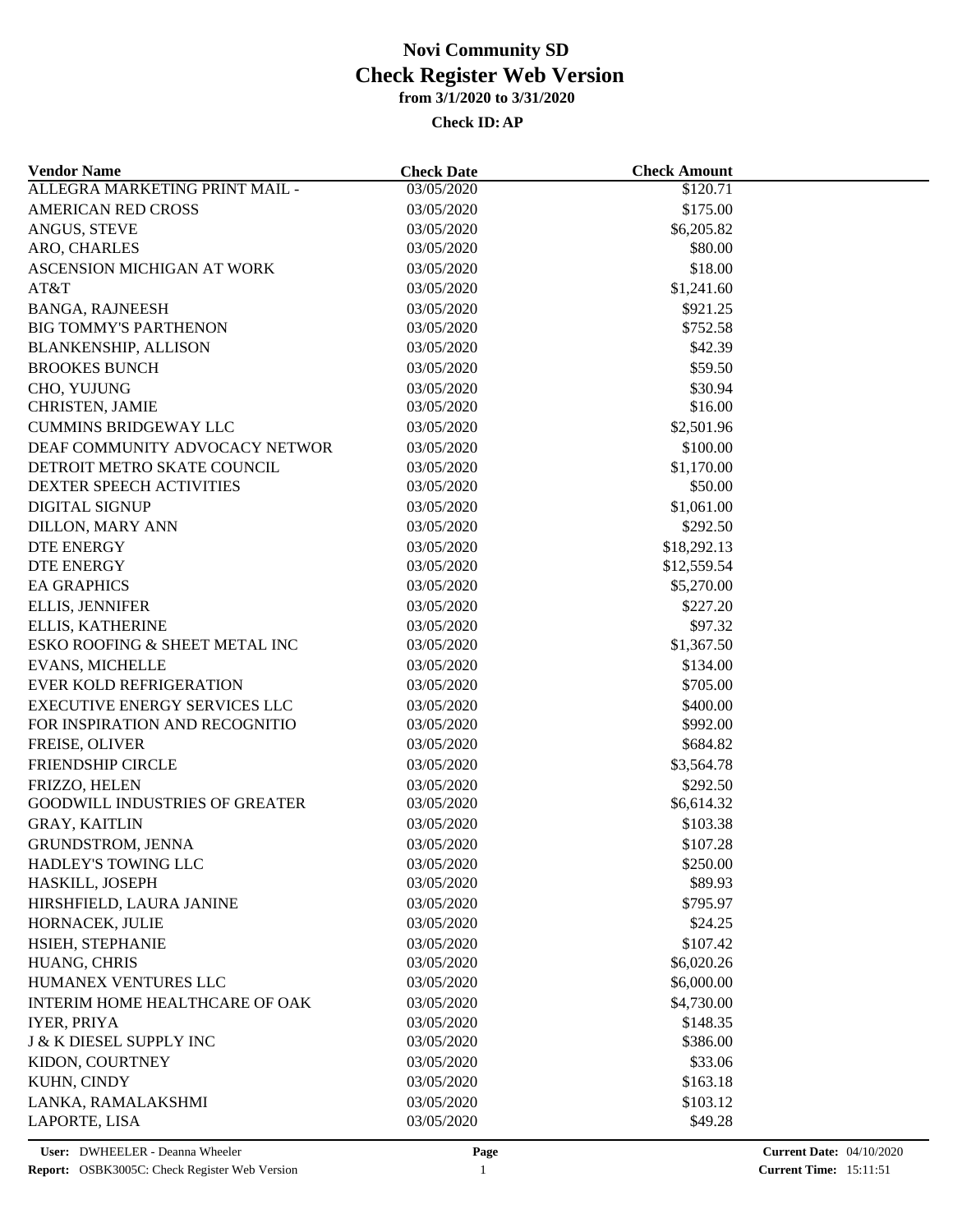| <b>Vendor Name</b>             | <b>Check Date</b> | <b>Check Amount</b> |  |
|--------------------------------|-------------------|---------------------|--|
| LEE, AGNES                     | 03/05/2020        | \$9.97              |  |
| LEPHART, SARAH                 | 03/05/2020        | \$67.64             |  |
| MACDONALD, LITA                | 03/05/2020        | \$1,711.82          |  |
| MAKING WAVES USA LLC           | 03/05/2020        | \$405.55            |  |
| MATHESON TRI-GAS INC           | 03/05/2020        | \$888.76            |  |
| MATHUR, PREREETA               | 03/05/2020        | \$179.80            |  |
| MCCARTY, TERRIE                | 03/05/2020        | \$24.48             |  |
| MCDOUGALL, BARBARA             | 03/05/2020        | \$106.13            |  |
| MCMORRIS, ALSINA               | 03/05/2020        | \$135.00            |  |
| MELVINDALE N. ALLEN PARK PUBLI | 03/05/2020        | \$200.00            |  |
| MICHENER, JASON W.             | 03/05/2020        | \$255.00            |  |
| MICHIGAN HIGH SCHOOL ATHLETIC  | 03/05/2020        | \$60.00             |  |
| MICHIGAN INTERSCHOLASTIC ATH A | 03/05/2020        | \$125.00            |  |
| MICHIGAN PETROLEUM TECHNOLOGIE | 03/05/2020        | \$95.16             |  |
| MICHIGAN SCHOOL BAND & ORCHEST | 03/05/2020        | \$35.00             |  |
| MOORE, JANELLE                 | 03/05/2020        | \$159.64            |  |
| MULHALL, CAROL                 | 03/05/2020        | \$14.41             |  |
| NAGRA, VISMAAD                 | 03/05/2020        | \$137.75            |  |
| NISHIMURA, YOSHIHIRO           | 03/05/2020        | \$55.00             |  |
| NOVI YOUTH ASSISTANCE          | 03/05/2020        | \$1,000.00          |  |
| OAKLAND COMMUNITY COLLEGE      | 03/05/2020        | \$1,817.50          |  |
| OAKLAND SCHOOLS                | 03/05/2020        | \$10,680.00         |  |
| OFILI, ALEXANDER               | 03/05/2020        | \$99.90             |  |
| <b>OZARK DELIGHT</b>           | 03/05/2020        | \$209.95            |  |
| PARASHETTI, MAHANTESH          | 03/05/2020        | \$69.95             |  |
|                                |                   |                     |  |
| PATEL, JAYESH                  | 03/05/2020        | \$172.50            |  |
| PATEL, MIRA                    | 03/05/2020        | \$54.00             |  |
| PEDIATRIC HEALTH CONSULTANTS I | 03/05/2020        | \$36,806.11         |  |
| PKSA KARATE NOVI LLC           | 03/05/2020        | \$805.80            |  |
| PLANTE & MORAN CRESA LLC       | 03/05/2020        | \$105,576.50        |  |
| PRINTNOLOGY INC                | 03/05/2020        | \$988.46            |  |
| PRUCHNIK, JOSEPH               | 03/05/2020        | \$72.45             |  |
| PSAT/NMSQT                     | 03/05/2020        | \$8,323.20          |  |
| REGOLI, D. MAI THI             | 03/05/2020        | \$2,320.45          |  |
| RELIABLE DELIVERY              | 03/05/2020        | \$1,660.00          |  |
| ROUTHU, LAVANYA                | 03/05/2020        | \$200.99            |  |
| RYAN, NICHOLAS                 | 03/05/2020        | \$165.75            |  |
| SAMULSKI, BRIAN                | 03/05/2020        | \$150.00            |  |
| SCHIRA, MEGAN                  | 03/05/2020        | \$55.67             |  |
| SEG WORKERS COMPENSATION FUND  | 03/05/2020        | \$9,046.00          |  |
| SINGARAJU, SHRUTHIKA           | 03/05/2020        | \$175.00            |  |
| TANNIS, LYNETTE N.             | 03/05/2020        | \$3,750.00          |  |
| TAYLOR, ROBERT                 | 03/05/2020        | \$200.00            |  |
| TEEGALA, NIRANJAN              | 03/05/2020        | \$1,107.69          |  |
| THRUN LAW FIRM P.C.            | 03/05/2020        | \$6,317.71          |  |
| TOVAR, VICTOR                  | 03/05/2020        | \$234.88            |  |
| TRAFFIC & SAFETY CONTROL SYSTE | 03/05/2020        | \$380.83            |  |
| <b>TW SHIRTS</b>               | 03/05/2020        | \$1,323.00          |  |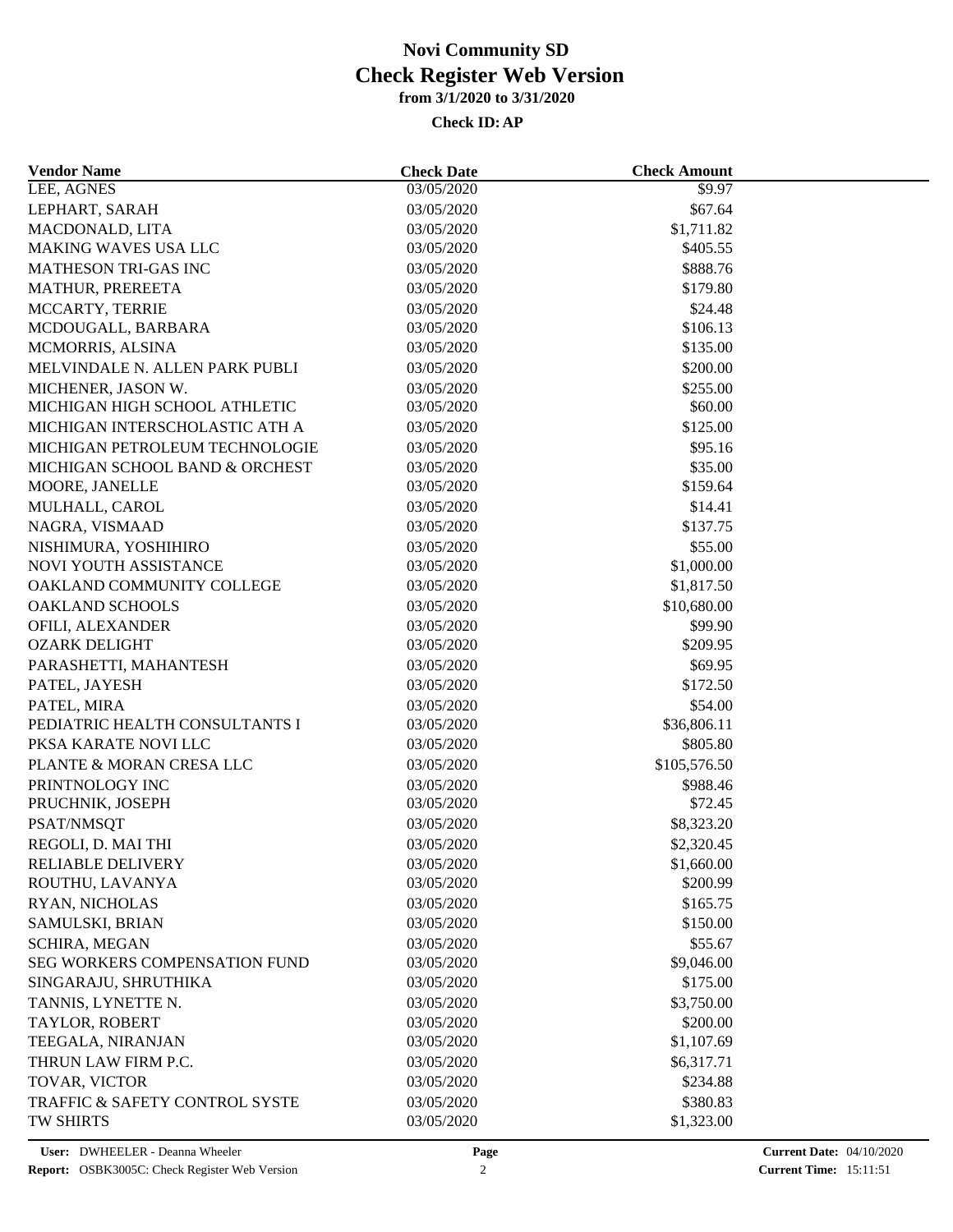| <b>Vendor Name</b>                     | <b>Check Date</b> | <b>Check Amount</b> |  |
|----------------------------------------|-------------------|---------------------|--|
| <b>UDUPA, ANU</b>                      | 03/05/2020        | \$85.15             |  |
| VELLUCCI, MARK ANDREW                  | 03/05/2020        | \$684.68            |  |
| WARRA, MARY                            | 03/05/2020        | \$628.71            |  |
| WEB BENEFITS DESIGN CORPORATIO         | 03/05/2020        | \$3,680.10          |  |
| WILSON, KAREN                          | 03/05/2020        | \$54.00             |  |
| WOLKE, SHARI                           | 03/05/2020        | \$179.00            |  |
| ZHANG, YOUDUN                          | 03/05/2020        | \$54.00             |  |
| <b>STATE OF MICHIGAN</b>               | 03/06/2020        | \$1,000.00          |  |
| <b>MEFSA</b>                           | 03/10/2020        | \$127.35            |  |
| MICHAEL R STILLMAN (P42765)            | 03/10/2020        | \$185.39            |  |
| <b>MISDU</b>                           | 03/10/2020        | \$2,072.25          |  |
| PENNSYLVANIA HIGHER ED ASSISTA         | 03/10/2020        | \$131.48            |  |
| PIONEER CREDIT RECOVERY INC.           | 03/10/2020        | \$33.23             |  |
| <b>U.S. DEPARTMENT OF EDUCATION</b>    | 03/10/2020        | \$226.52            |  |
| UNITED STATES TREASURY                 | 03/10/2020        | \$62.00             |  |
| A PARTS WAREHOUSE                      | 03/12/2020        | \$551.32            |  |
| ABC MANAGEMENT                         | 03/12/2020        | \$3,180.00          |  |
| ADER, KATHLEEN                         | 03/12/2020        | \$100.00            |  |
| AETNA BEHAVIORAL HEALTH LLC            | 03/12/2020        | \$1,860.65          |  |
| ARGO, COLE                             | 03/12/2020        | \$50.00             |  |
| <b>ASCENSION MICHIGAN AT WORK</b>      | 03/12/2020        | \$145.00            |  |
| <b>AT&amp;T MOBILITY</b>               | 03/12/2020        | \$2,176.65          |  |
| <b>AVONDALE HIGH SCHOOL</b>            | 03/12/2020        | \$45.00             |  |
| BIRDYSHAW, DANIELLE                    | 03/12/2020        | \$70.33             |  |
| <b>BLUE LAKES CHARTERS &amp; TOURS</b> | 03/12/2020        | \$1,840.00          |  |
| <b>BORGES, JASON</b>                   | 03/12/2020        | \$50.00             |  |
| <b>BURRY, ASHLEIGH</b>                 | 03/12/2020        | \$204.00            |  |
| CARINO, LAURA                          | 03/12/2020        | \$144.98            |  |
| CARTER, NACI                           | 03/12/2020        | \$50.00             |  |
| <b>CINTAS CORPORATION #31</b>          | 03/12/2020        | \$403.53            |  |
| CITY OF NOVI WATER & SEWER DEP         | 03/12/2020        | \$4,714.02          |  |
| <b>CONSUMERS ENERGY</b>                | 03/12/2020        | \$12,734.80         |  |
| COOPER, ALEC                           | 03/12/2020        | \$76.66             |  |
| <b>CUMMINS BRIDGEWAY LLC</b>           | 03/12/2020        | \$374.94            |  |
| DATA MANAGEMENT INC.                   | 03/12/2020        | \$1,856.25          |  |
| DELEON, ALYSSA MARIE                   | 03/12/2020        | \$350.00            |  |
| DELTACOM INC                           | 03/12/2020        | \$894.00            |  |
|                                        | 03/12/2020        |                     |  |
| DIAL, JEANNE                           |                   | \$27.53             |  |
| DIRECT ENERGY BUSINESS INC             | 03/12/2020        | \$63,762.39         |  |
| DTE ENERGY                             | 03/12/2020        | \$62.82             |  |
| <b>ECA SCIENCE KIT SERVICES</b>        | 03/12/2020        | \$2,202.93          |  |
| EDF ENERGY SERVICES LLC                | 03/12/2020        | \$29,216.62         |  |
| EGLI, JENNIFER                         | 03/12/2020        | \$10.62             |  |
| <b>ENVIRO-CLEAN SERVICES INC</b>       | 03/12/2020        | \$9,009.60          |  |
| <b>ERICKSON, KIRK</b>                  | 03/12/2020        | \$50.00             |  |
| FISHER, BEN                            | 03/12/2020        | \$351.00            |  |
| <b>FLEETPRIDE INC</b>                  | 03/12/2020        | \$275.58            |  |
| <b>GARDEN CITY HIGH SCHOOL</b>         | 03/12/2020        | \$190.00            |  |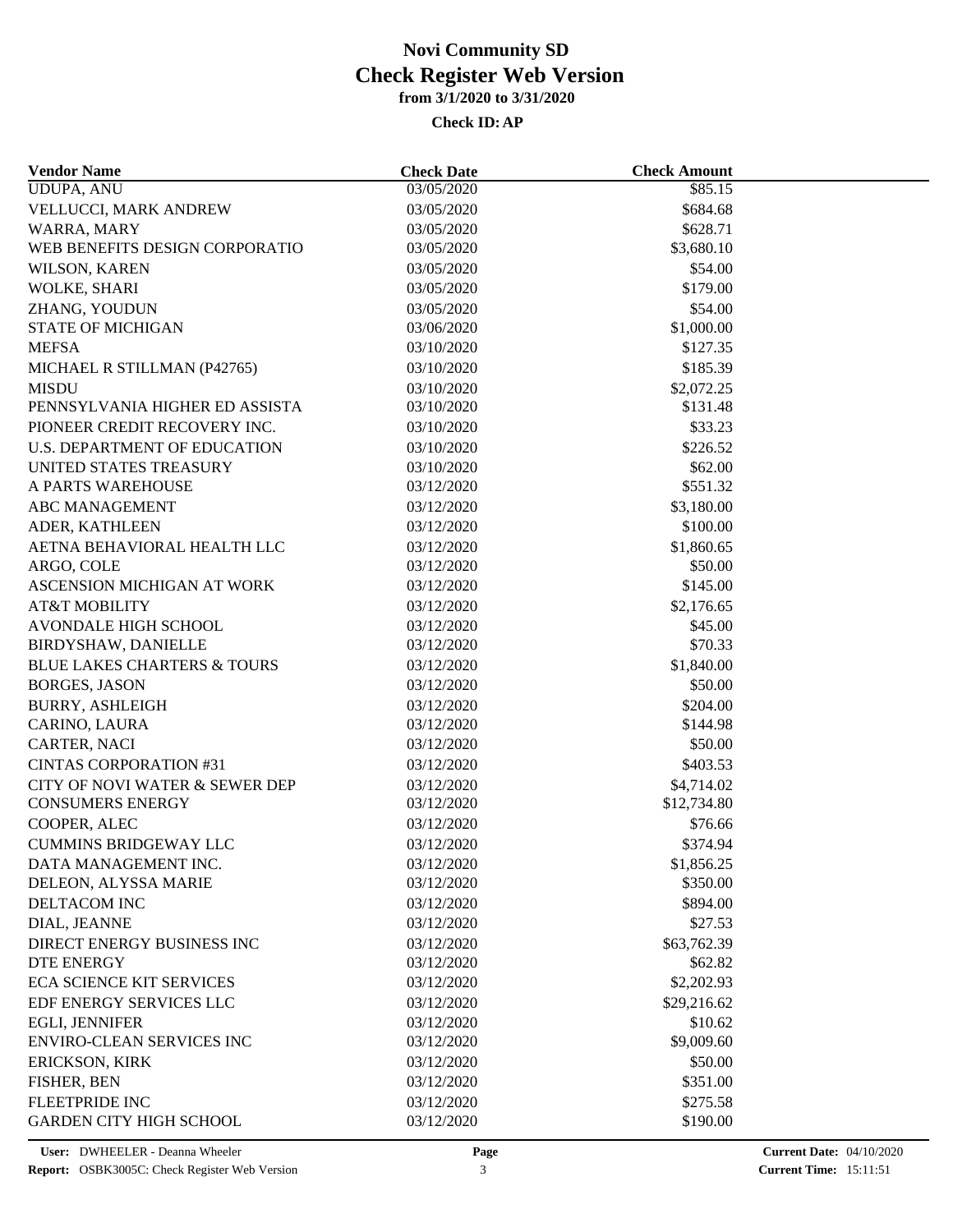| <b>Vendor Name</b>                        | <b>Check Date</b>        | <b>Check Amount</b> |  |
|-------------------------------------------|--------------------------|---------------------|--|
| <b>GARGUILO, HAYDEN</b>                   | 03/12/2020               | $\overline{$}50.00$ |  |
| GFL ENVIRONMENTAL USA INC.                | 03/12/2020               | \$19.80             |  |
| <b>GREAT LAKES POWER &amp; LIGHTING I</b> | 03/12/2020               | \$1,607.56          |  |
| HILDEN, ANNA                              | 03/12/2020               | \$45.00             |  |
| HP INC                                    | 03/12/2020               | \$2,057.62          |  |
| HTWE, KHIN                                | 03/12/2020               | \$533.00            |  |
| HUANG, CHRIS                              | 03/12/2020               | \$669.72            |  |
| <b>INTEGRITY TESTING &amp; SAFETY ADM</b> | 03/12/2020               | \$480.00            |  |
| JACKSON TRUCK SERVICE INC                 | 03/12/2020               | \$1,020.00          |  |
| JD CANDLER ROOFING COMPANY INC            | 03/12/2020               | \$1,028.50          |  |
| <b>KYLES, AUTUMN</b>                      | 03/12/2020               | \$738.69            |  |
| <b>LAWSON PRODUCTS INC</b>                | 03/12/2020               | \$213.01            |  |
| LETARTE, NICHOLAS                         | 03/12/2020               | \$48.44             |  |
| LIFE INSURANCE COMPANY OF NORT            | 03/12/2020               | \$22,232.24         |  |
| <b>M-2 AUTO PARTS INC</b>                 | 03/12/2020               | \$95.10             |  |
| <b>MARSHALL MUSIC</b>                     | 03/12/2020               | \$295.50            |  |
| MATHESON TRI-GAS INC                      | 03/12/2020               | \$174.34            |  |
| MCDOUGALL, BARBARA                        | 03/12/2020               | \$12.94             |  |
| MCEVERS, NIKKI                            | 03/12/2020               | \$26.48             |  |
| MCMASTER-CARR SUPPLY COMPANY              | 03/12/2020               | \$283.13            |  |
| MICHIGAN PETROLEUM TECHNOLOGIE            | 03/12/2020               | \$844.15            |  |
| MIHAIL, MICHELLE K.                       | 03/12/2020               | \$50.00             |  |
| MINNICK, JILL                             | 03/12/2020               | \$204.40            |  |
| MOODY'S INVESTORS SERVICE INC             | 03/12/2020               | \$37,000.00         |  |
| MOORE, JANELLE                            | 03/12/2020               | \$127.50            |  |
| <b>MORRIS, PAIGE</b>                      | 03/12/2020               | \$33.82             |  |
|                                           |                          |                     |  |
| NAKFOOR, LAINE<br>NEFF MOTIVATION INC     | 03/12/2020<br>03/12/2020 | \$24.90<br>\$279.44 |  |
|                                           |                          |                     |  |
| NOVI YOUTH ASSISTANCE                     | 03/12/2020               | \$125.00            |  |
| NOWICKI, MATTHEW                          | 03/12/2020               | \$70.00             |  |
| OAKLAND COUNTY HEALTH DIVISION            | 03/12/2020               | \$402.00            |  |
| OAKLAND COUNTY HEALTH DIVISION            | 03/12/2020               | \$402.00            |  |
| OAKLAND COUNTY HEALTH DIVISION            | 03/12/2020               | \$402.00            |  |
| OAKLAND COUNTY HEALTH DIVISION            | 03/12/2020               | \$298.00            |  |
| OAKLAND COUNTY HEALTH DIVISION            | 03/12/2020               | \$402.00            |  |
| OAKLAND COUNTY HEALTH DIVISION            | 03/12/2020               | \$402.00            |  |
| OAKLAND COUNTY HEALTH DIVISION            | 03/12/2020               | \$402.00            |  |
| OAKLAND COUNTY HEALTH DIVISION            | 03/12/2020               | \$402.00            |  |
| OAKLAND COUNTY HEALTH DIVISION            | 03/12/2020               | \$402.00            |  |
| OAKLAND COUNTY HEALTH DIVISION            | 03/12/2020               | \$402.00            |  |
| OAKLAND COUNTY HEALTH DIVISION            | 03/12/2020               | \$298.00            |  |
| OAKLAND COUNTY HEALTH DIVISION            | 03/12/2020               | \$298.00            |  |
| <b>OAKLAND SCHOOLS</b>                    | 03/12/2020               | \$645.00            |  |
| ORTIZ BARON, CLAUDIA A.                   | 03/12/2020               | \$20.00             |  |
| PARK, SOO HYUN                            | 03/12/2020               | \$10.00             |  |
| PATTERSON, HANNAH                         | 03/12/2020               | \$50.00             |  |
| PHEIFFER, TODD ERIC                       | 03/12/2020               | \$869.59            |  |
| PITNEY BOWES GLOBAL FINANCIAL             | 03/12/2020               | \$720.09            |  |
|                                           |                          |                     |  |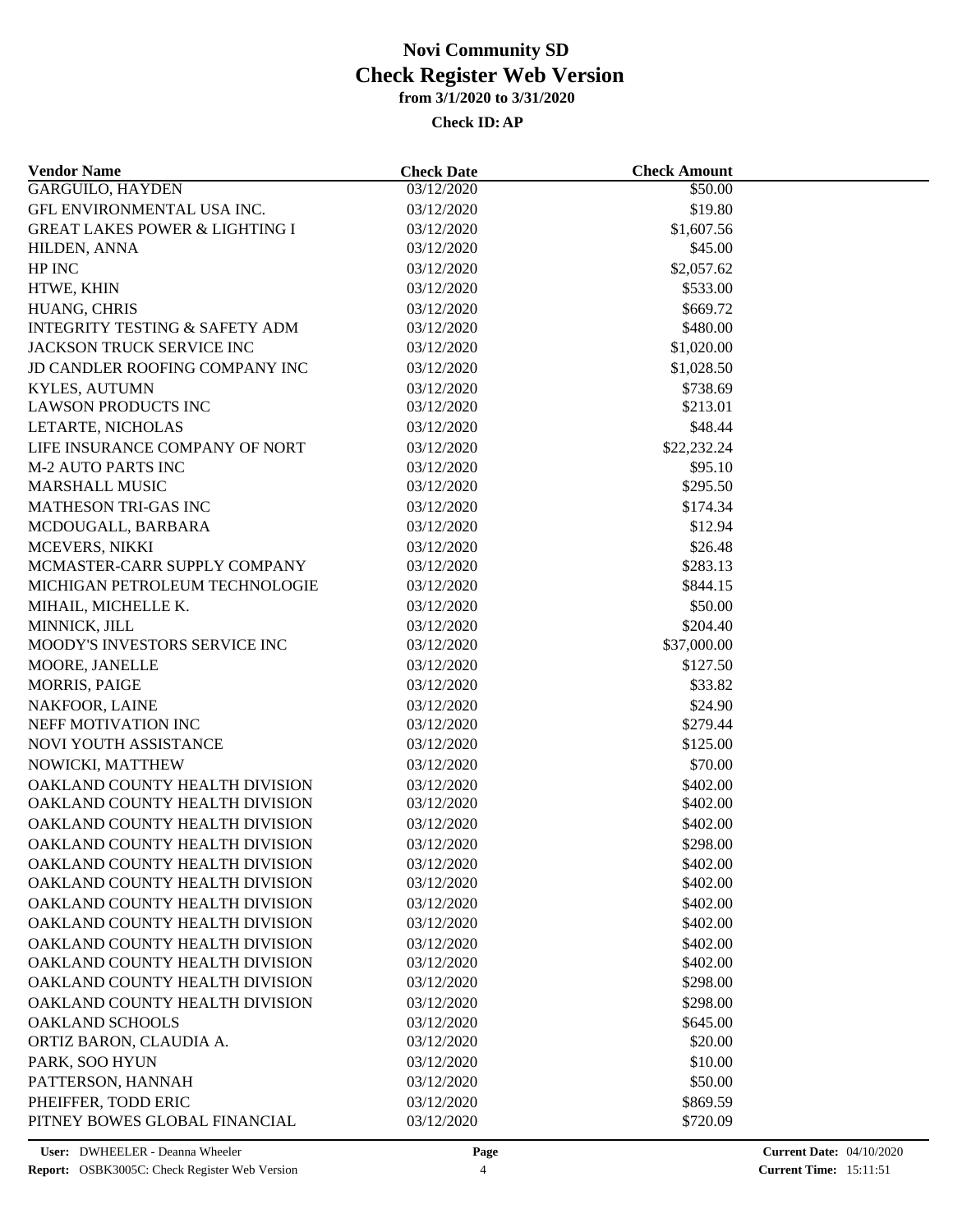| <b>Vendor Name</b>                | <b>Check Date</b> | <b>Check Amount</b> |  |
|-----------------------------------|-------------------|---------------------|--|
| PLM LAKE AND LAND MANAGEMENT      | 03/12/2020        | \$1,572.00          |  |
| PROFESSIONAL CONSULTATION SERV    | 03/12/2020        | \$2,400.00          |  |
| RUTHERFORD, JOHN WARREN           | 03/12/2020        | \$50.00             |  |
| RYAN, NICHOLAS                    | 03/12/2020        | \$104.23            |  |
| <b>SAELI, JULIE</b>               | 03/12/2020        | \$250.00            |  |
| SAFEWAY SHREDDING LLC             | 03/12/2020        | \$60.00             |  |
| SERVICAR OF MICHIGAN INC.         | 03/12/2020        | \$16,559.00         |  |
| SONITROL GREAT LAKES - MICHIGA    | 03/12/2020        | \$9,813.62          |  |
| <b>SOUND COM SYSTEMS</b>          | 03/12/2020        | \$155.00            |  |
| STEVEN D. LOWE P.C. ATTORNEY A    | 03/12/2020        | \$662.50            |  |
| STILLE, LEE A.                    | 03/12/2020        | \$300.00            |  |
| THE ROBOT SPACE                   | 03/12/2020        | \$99.45             |  |
| THRUN LAW FIRM P.C.               | 03/12/2020        | \$91,359.00         |  |
| TOFILSKI, WILLIAM RAYMOND         | 03/12/2020        | \$1,870.00          |  |
| TOTAL PERFORMANCE TRAINING CEN    | 03/12/2020        | \$1,018.00          |  |
| UKROP, JACQUELINE                 | 03/12/2020        | \$95.56             |  |
| UMB BANK N.A.                     | 03/12/2020        | \$400.00            |  |
| UNITY SCHOOL BUS PARTS INC        | 03/12/2020        | \$235.00            |  |
| VANMENSEL, KAYLA                  | 03/12/2020        | \$50.00             |  |
| VANMENSEL, MELINDA                | 03/12/2020        | \$50.00             |  |
| <b>VEX ROBOTICS INC</b>           | 03/12/2020        | \$689.49            |  |
| WARRA, MARY                       | 03/12/2020        | \$449.03            |  |
| WORRY FREE TRANSPORTATION INC     | 03/12/2020        | \$2,150.00          |  |
| ZHANG, LI                         | 03/12/2020        | \$20.00             |  |
| ABRAKADOODLE OF OAKLAND COUNTY    | 03/16/2020        | \$220.50            |  |
| <b>ALLIED INC</b>                 | 03/16/2020        | \$938.30            |  |
| AT&T                              | 03/16/2020        | \$2,803.34          |  |
| AZHARI, EMILY                     | 03/16/2020        | \$50.93             |  |
| BEYER, TODD                       | 03/16/2020        | \$245.00            |  |
| <b>BOEDEKER, ERIN</b>             | 03/16/2020        | \$131.33            |  |
| <b>BROOKES BUNCH</b>              | 03/16/2020        | \$2,931.00          |  |
| CAMPBELL, DEVON                   | 03/16/2020        | \$500.00            |  |
| CAPUANO, CHRISTOPHER              | 03/16/2020        | \$456.85            |  |
| CARINO, LAURA                     | 03/16/2020        | \$180.55            |  |
| <b>CHARTWELLS DINING SERVICES</b> | 03/16/2020        | \$179,833.59        |  |
| CIANFERRA, LINDA                  | 03/16/2020        | \$504.73            |  |
| <b>CLASSROOM ANTICS</b>           | 03/16/2020        | \$900.00            |  |
|                                   |                   |                     |  |
| CLIFT, BARBARA                    | 03/16/2020        | \$38.61             |  |
| CORONA, MARCELLA                  | 03/16/2020        | \$216.00            |  |
| <b>CORRION, KRISTIN</b>           | 03/16/2020        | \$76.59             |  |
| <b>DABERKO LLC</b>                | 03/16/2020        | \$4,880.40          |  |
| DEAF COMMUNITY ADVOCACY NETWOR    | 03/16/2020        | \$100.00            |  |
| DUDA, SUSAN                       | 03/16/2020        | \$238.00            |  |
| FAMBRO MANAGEMENT LLC             | 03/16/2020        | \$8,853.00          |  |
| FENCHEL, LISA                     | 03/16/2020        | \$135.87            |  |
| FORSTER, JODI                     | 03/16/2020        | \$483.53            |  |
| FREEBIRD LLC                      | 03/16/2020        | \$392.00            |  |
| GRANT, JANET OR TODD              | 03/16/2020        | \$147.20            |  |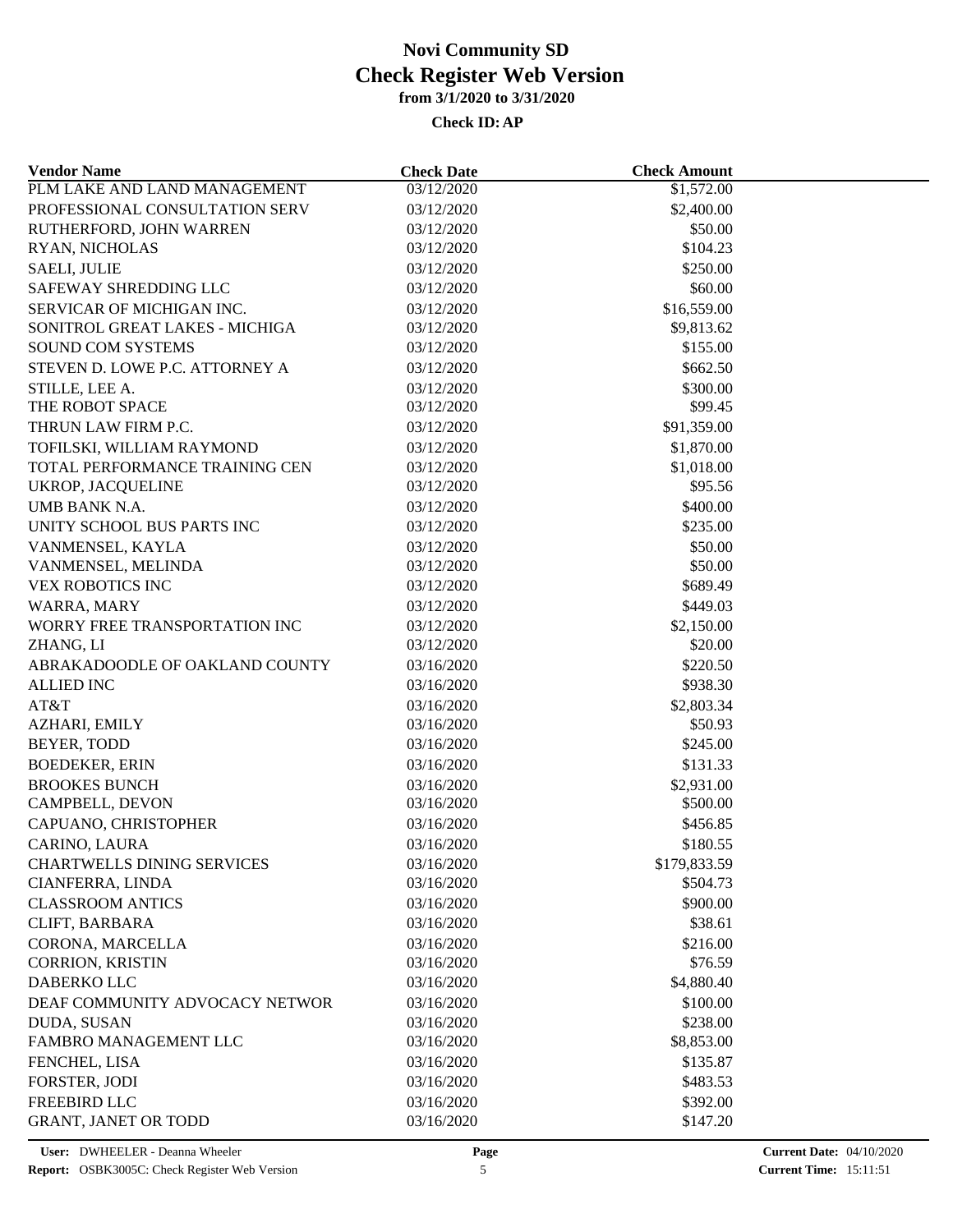| <b>Vendor Name</b>             | <b>Check Date</b> | <b>Check Amount</b> |  |
|--------------------------------|-------------------|---------------------|--|
| H & H ENTERPRISES INC          | 03/16/2020        | \$2,405.00          |  |
| HAAS, JUSTIN                   | 03/16/2020        | \$125.00            |  |
| HARA, YUKA OR KENICHI          | 03/16/2020        | \$102.25            |  |
| HARRIS, DEBRA ANN              | 03/16/2020        | \$31.35             |  |
| HENDERHAN, RONALEE             | 03/16/2020        | \$161.94            |  |
| HOSHI, KEIKO OR NAOHIRO        | 03/16/2020        | \$199.75            |  |
| HURTT, TEYRA                   | 03/16/2020        | \$54.00             |  |
| <b>JANSSEN, ANDREA</b>         | 03/16/2020        | \$228.00            |  |
| KAJIYAMA, MIHOKO OR KUZUKI     | 03/16/2020        | \$151.75            |  |
| KALKAS, NASRIEN                | 03/16/2020        | \$523.50            |  |
| KRSTOVSKI, SHERRY              | 03/16/2020        | \$282.00            |  |
| KULMAN, CHARLOTTE              | 03/16/2020        | \$114.10            |  |
| LEISURE UNLIMITED LLC          | 03/16/2020        | \$91.00             |  |
| LEPHART, SARAH                 | 03/16/2020        | \$112.59            |  |
| LET'S DO THIS!                 | 03/16/2020        | \$396.00            |  |
| LIM-ARENA, DEBORAH             | 03/16/2020        | \$727.65            |  |
| MAD SCIENCE OF DETROIT         | 03/16/2020        | \$3,465.00          |  |
| MCDERMOTT, JACOB               | 03/16/2020        | \$264.47            |  |
| MCMORRIS, ALSINA               | 03/16/2020        | \$405.00            |  |
| MORRIS, PAIGE                  | 03/16/2020        | \$90.00             |  |
| NORTHEY, LISA                  | 03/16/2020        | \$240.00            |  |
| OAKLAND COUNTY HEALTH DIVISION | 03/16/2020        | \$88.00             |  |
| PATEL, JAYSHREE                | 03/16/2020        | \$56.94             |  |
| PISTOLESI, PETE                | 03/16/2020        | \$175.92            |  |
| POWER VAC OF MICHIGAN INC      | 03/16/2020        | \$2,348.00          |  |
| REICHLEY, CARRIE               | 03/16/2020        | \$36.00             |  |
| SAD, NICOLE                    | 03/16/2020        | \$63.25             |  |
| SCHOFF, WILLIAM                | 03/16/2020        | \$133.65            |  |
| SECREST WARDLE LYNCH HAMPTON T | 03/16/2020        | \$184.22            |  |
|                                |                   |                     |  |
| SHIOTA, AYANO OR KAZUYA        | 03/16/2020        | \$9.25              |  |
| SNOW, STACY                    | 03/16/2020        | \$54.00             |  |
| ST. JUDE CHILDREN'S RESEARCH H | 03/16/2020        | \$460.00            |  |
| STEVENSON, JENNIFER            | 03/16/2020        | \$200.00            |  |
| TGA OF SOUTHEAST MICHIGAN      | 03/16/2020        | \$1,582.70          |  |
| THE BEST DEALS FOR YOU LLC     | 03/16/2020        | \$540.00            |  |
| TUMBLE BUNNIES GYMNASTICS INC  | 03/16/2020        | \$882.00            |  |
| ULTCH, LORI                    | 03/16/2020        | \$124.92            |  |
| UNITED STATES POST OFFICE      | 03/16/2020        | \$10,000.00         |  |
| <b>US FOODS INC</b>            | 03/16/2020        | \$335.82            |  |
| VALVONA, ANTHONY               | 03/16/2020        | \$108.00            |  |
| WAANANEN, NIKKI                | 03/16/2020        | \$71.59             |  |
| YOUNG REMBRANDTS               | 03/16/2020        | \$651.75            |  |
| <b>BASSETT, PEGGY</b>          | 03/16/2020        | \$136.28            |  |
| INTERIM HOME HEALTHCARE OF OAK | 03/16/2020        | \$2,533.00          |  |
| MESSA (MICHIGAN EDUCATION SPEC | 03/16/2020        | \$602,280.49        |  |
| <b>OAKLAND SCHOOLS</b>         | 03/16/2020        | \$15.00             |  |
| PFM FINANCIAL ADVISORS LLC     | 03/16/2020        | \$85,084.00         |  |
| WILKINS, RENEE                 | 03/16/2020        | \$67.95             |  |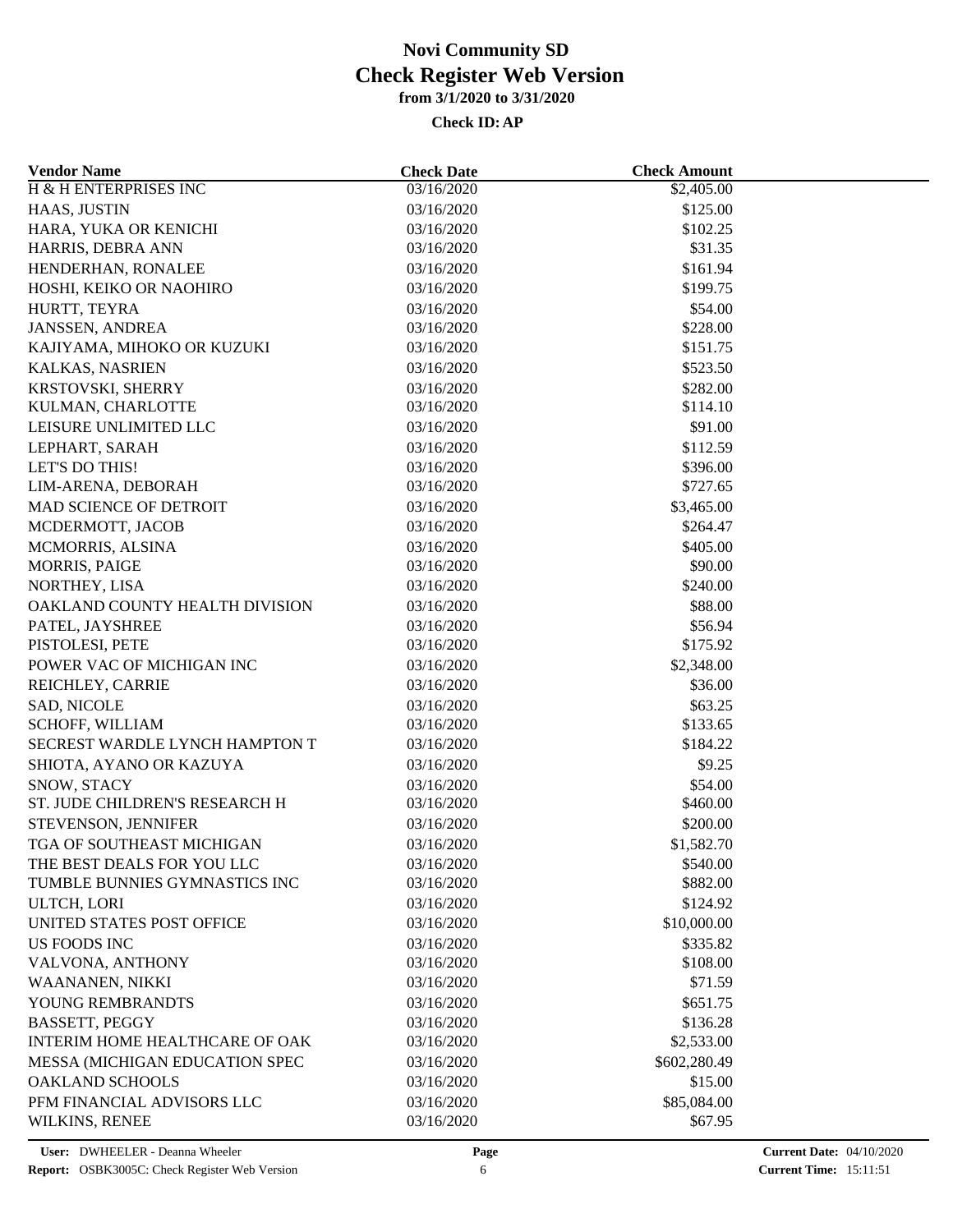| <b>Vendor Name</b>               | <b>Check Date</b>   | <b>Check Amount</b>   |                |
|----------------------------------|---------------------|-----------------------|----------------|
| <b>ABC MANAGEMENT</b>            | 03/23/2020          | \$954.00              |                |
| ADER, KATHLEEN                   | 03/23/2020          | \$55.00               |                |
| ADN ADMINISTRATORS INC           | 03/23/2020          | \$3,812.70            |                |
| ADVANCED LIGHTING & SOUND INC    | 03/23/2020          | \$1,655.94            |                |
| <b>BRODERICK, NICOLE</b>         | 03/23/2020          | \$55.00               |                |
| <b>GORDON, BRIAN</b>             | 03/23/2020          | \$718.21              |                |
| HARTKE, AMANDA                   | 03/23/2020          | \$55.00               |                |
| HERMAN, JOE                      | 03/23/2020          | \$350.00              |                |
| <b>INTERIOR ENVIRONMENTS LLC</b> | 03/23/2020          | \$22,447.38           |                |
| LEE, CHANGYOUN                   | 03/23/2020          | \$55.00               |                |
| LLOYD, LAURA                     | 03/23/2020          | \$55.00               |                |
| MACK, BILL                       | 03/23/2020          | \$55.00               |                |
| MOORE, RONALD                    | 03/23/2020          | \$175.00              |                |
| MORTIERE, ROBERT                 | 03/23/2020          | \$55.00               |                |
| NICHOLS PAPER & SUPPLY COMPANY   | 03/23/2020          | \$9,848.89            |                |
| NOFAR, MARY ANN                  | 03/23/2020          | \$110.00              |                |
| NOMURA, KENTA                    | 03/23/2020          | \$55.00               |                |
| <b>OSCAR W. LARSON CO</b>        | 03/23/2020          | \$298.49              |                |
| PETERS, EDWARD                   | 03/23/2020          | \$55.00               |                |
| PITNEY BOWES PURCHASE POWER      | 03/23/2020          | \$3,000.00            |                |
| STEVENSON, JENNIFER              | 03/23/2020          | \$55.00               |                |
| VANHOOSER, NINA                  | 03/23/2020          | \$55.00               |                |
| WHITTEN, CHRIS                   | 03/23/2020          | \$110.00              |                |
| WORRY FREE TRANSPORTATION INC    | 03/23/2020          | \$1,935.00            |                |
| MICHAEL R STILLMAN (P42765)      | 03/25/2020          | \$212.98              |                |
| <b>MISDU</b>                     | 03/25/2020          | \$2,072.25            |                |
| PENNSYLVANIA HIGHER ED ASSISTA   | 03/25/2020          | \$175.86              |                |
| PIONEER CREDIT RECOVERY INC.     | 03/25/2020          | \$42.52               |                |
| U.S. DEPARTMENT OF EDUCATION     | 03/25/2020          | \$226.52              |                |
| UNITED STATES TREASURY           | 03/25/2020          | \$62.00               |                |
| <b>FINALSITE</b>                 | 03/25/2020          | \$29,500.00           |                |
|                                  |                     | <b>Issued:</b>        | \$1,637,569.30 |
|                                  |                     | <b>Reversed:</b>      | \$1,840.00     |
| <b>AP Checks Processed:</b>      | 319<br>319          | <b>AP Bank Total:</b> | \$1,639,409.30 |
| <b>Total Checks Processed:</b>   | <b>Grand Total:</b> | \$1,639,409.30        |                |